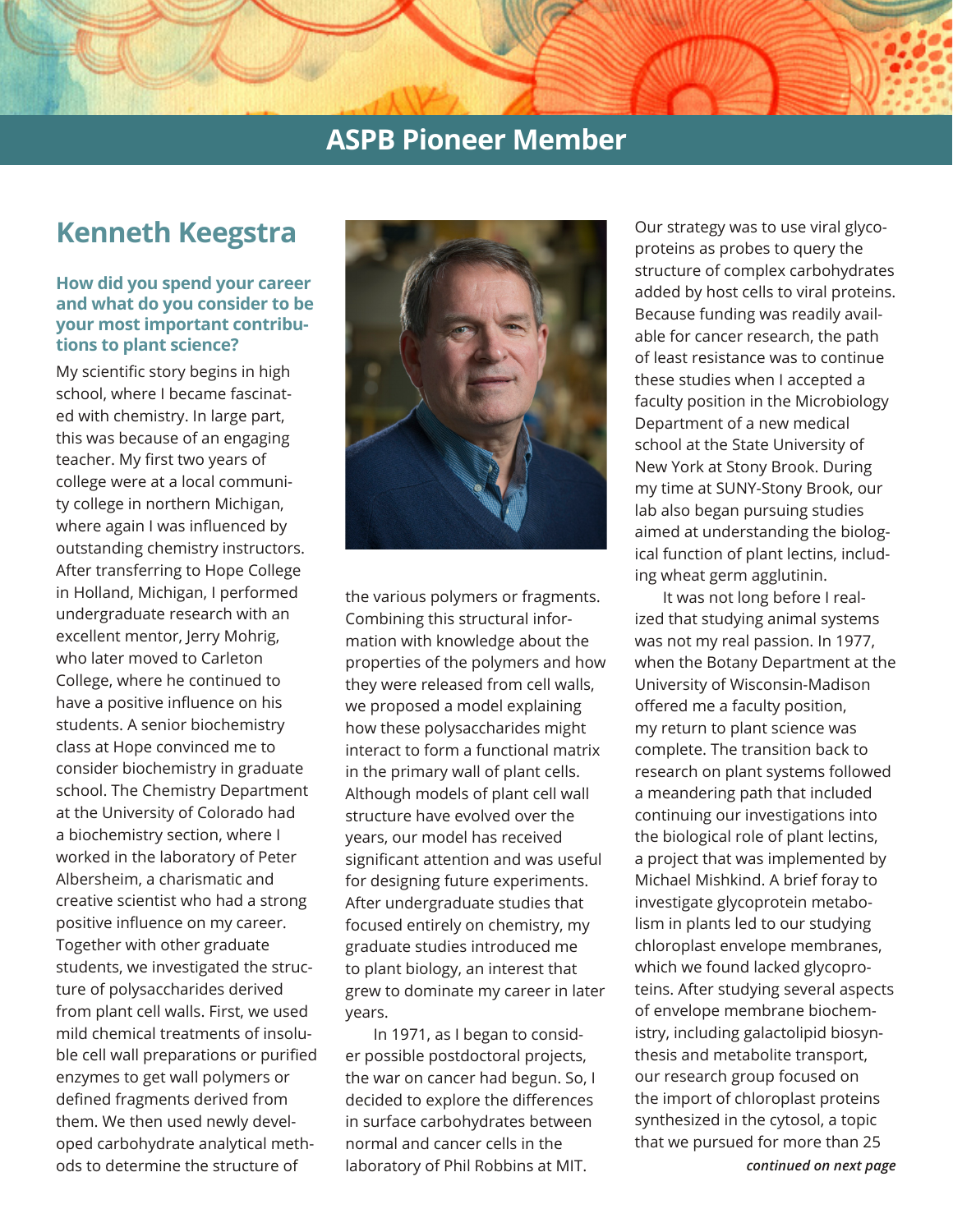#### **Kenneth Keegstra** *continued*

years. Over those years, our group investigated many aspects of the transport of precursor proteins across the envelope membranes. This included investigating the role of the transit peptide portion of precursor proteins, the binding of precursors to envelope membranes, and the energetics of the binding and transport processes. Together with Peter Weisbeek, Sjef Smeekens, and others in the Weisbeek lab in the Netherlands, we described the pathway by which plastocyanin moves from its site of synthesis in the cytosol to the thylakoid lumen, crossing three biological membranes in the process. In later years, we turned our attention to identifying the envelope membrane proteins and molecular chaperones that mediate the transport process.

It was an exciting time to be engaged in the field of organelle biogenesis. The new technologies associated with recombinant DNA methods and protein expression systems allowed novel precursor proteins to be produced and tested for transport into isolated chloroplasts. The availability of molecular cloning techniques allowed identification and characterization of components of the transport apparatus. This work was carried out by many talented postdoctoral associates and graduate students. Those who worked on the protein import project in Madison, included Ken Cline, Tom Lubben, Steve Theg, Alan Friedman, Kathy Archer, Barry

Bruce, John Froehlich, Jaen Andrews, Maggie Werner-Washburne, Tom Moore, Laura Olsen, Cynthia Bauerle, Jerry Marshall, Hsou-min Li, and Sharyn Perry. Following my move to Michigan State University (see below), this project was continued by John Froehlich, Sigrun Reumann, Jennifer Davila-Aponte, Mitsuru Akita, Kentaro Inoue, Lynda Fitzpatrick, Joanna Tripp, Pat Tranel, Eric Nielsen, and Diane Jackson-Constan.

A significant change in my career came in 1993, when I moved to Michigan State University to become Director of the MSU-Department of Energy Plant Research Laboratory. With the move to a new location came a gradual transition to a new area of research. Although the chloroplast studies continued for another decade, we also began a new project focused on the biosynthesis of plant cell wall polysaccharides, especially xyloglucan. This research topic was chosen deliberately. On one hand, it was an easy choice, because the topic was familiar to me and was a logical extension of my PhD work on the structure of plant cell wall polysaccharides. On the other hand, it was a stretch topic, because the synthesis of polysaccharides is difficult to study, and progress had been slow during the 1970s and 1980s. The difficulty lies in the fact that polysaccharide biosynthesis is fundamentally different from the biosynthesis of other biologically relevant polymers. The sequence of monomers within proteins or nucleic acids is determined by templates, as described by the Central Dogma.

For example, the sequence of amino acids in a protein is determined by the sequence of bases in the RNA template. On the other hand, the sequence of monomers in a polysaccharide is determined by the specificity of the enzymes that assemble the polymer from sugar monomers. Because most polysaccharide synthases and glycosyltransferases are integral membrane proteins, it is difficult to purify and characterize them. But the advances in plant genetics and molecular biology allowed different approaches to be pursued in the 1990s and beyond. During the past two decades, our research group, along with many others, made significant progress identifying and characterizing the genes and proteins responsible for making plant cell wall polysaccharides. As mentioned above, our lab focused on the biosynthesis of xyloglucan, a major polysaccharide found in the walls of all higher plants. The studies were carried out by many talented postdoctoral associates, graduate students, and staff members; they include: Ahmed Faik, Amy deRocher, Tanya Wagner, Teruko Konishi, Aaron Liepman, Olivier Lerouxel, David Cavalier, Yan Wang, Barbara Reca, Robyn Perrin, Weiqing Zeng, Jon Davis, and Linda Danhof.

As our cell wall research program ramped up, the chloroplast projects ramped down. By the mid 2000s, our research program was completely focused on plant cell wall polysaccharide biosynthesis. About this time, I made plans to *continued on next page*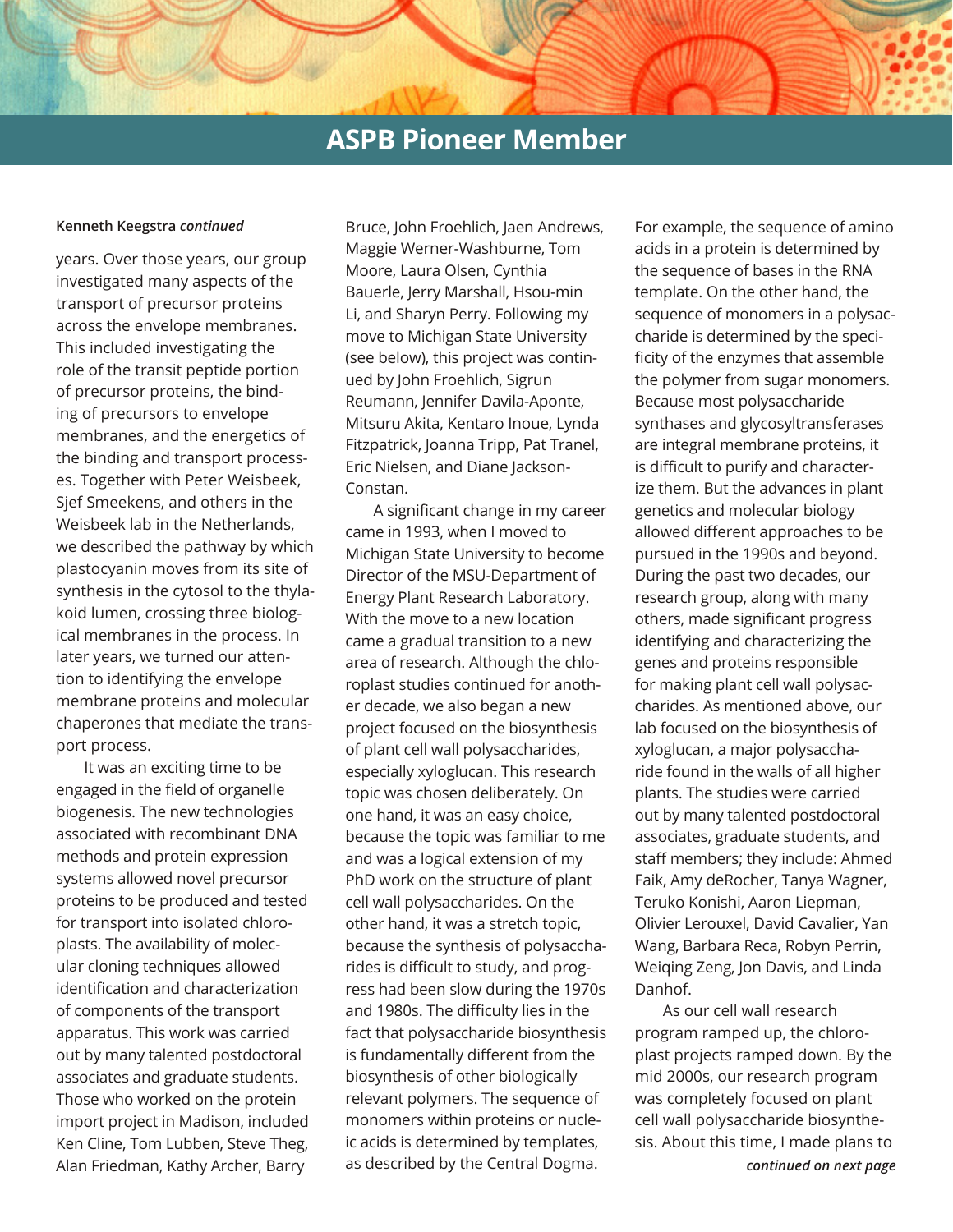#### **Kenneth Keegstra** *continued*

step down as Director of the Plant Research Lab, so I could focus on research and teaching for the final years of my career. I even had the fantasy that I would again do experimental work with my own hands. But my well-intentioned plans did not materialize. In 2006, the US Department of Energy issued a call for new bioenergy research centers that would focus on the science needed to generate biofuels and bioproducts from plant biomass. Several of us at MSU joined forces with colleagues from UW-Madison and proposed creation of the Great Lakes Bioenergy Research Center. Much to our surprise and delight, our proposal was funded. Thus, instead of slowing down, I stepped into the most demanding position of my career, serving as Scientific Director for a multi-disciplinary research center with about 400 students, faculty and staff spread over multiple institutions. The Center includes a diverse collection of scientists, ranging from agronomists to zoologists and everything in between, and it has biochemists, chemical engineers, microbiologists, and plant biologists. The scale of the processes being investigated range from molecular efforts to improve cell wall degrading enzymes to ecosystem modeling, with the goal of improving ecosystem services while growing biofuel crops. The Center is still operational, and as they applied for an 11th year of funding, I decided it was time to let someone else have the fun.

The decision to retire is a consequential career choice, but one that is not discussed much among scientists. My personal decision to retire was influenced by a 2004 essay published in FEBS Letters by Jeff Schatz, an excellent scientist who studied mitochondrial biogenesis and is someone I had met at scientific meetings. During his retirement, Jeff pursued several activities, including writing essays that provide insightful commentary on aspects of the scientific enterprise. Although his essay on retirement, entitled "Letting Go", is longer than this biography, his arguments can be summarized with two main points. The first is that scientists have an obligation to get out of the way to make way for a new generation of young talent. Secondly, he offered several ideas on ways scientists can remain engaged in the scientific enterprise if they wish to do so. At the beginning of 2017, I retired at the age of 71.

I think it is best to let others judge what constitutes my most important scientific accomplishments. I will briefly list those that I found most satisfying. The first was the creation of a cell wall model that tried to integrate the observations we made regarding the connections among the various polymers that constitute the primary cell wall of plants. While we never posited the model represents reality, it was useful for interpreting experimental observations and designing experiments to test the model. Another favorite topic was trying to understand how proteins

cross biological membranes. It was particularly intriguing to understand how a protein such as plastocyanin, which is functional in the chloroplast thylakoid membrane, crosses three biological membranes following its synthesis in the cytosol and arrival in the lumen of the thylakoid membrane. Because it is a metalloprotein, it also needs to assemble with a copper ion to form the functional holoprotein. The details of the various steps are still not fully understood. A third topic I enjoyed was trying to understand how a complex polysaccharide, such as xyloglucan, is synthesized. While many important details are still not fully explained, much progress has been made in identifying the genes and proteins responsible for its synthesis. I first encountered xyloglucan as a graduate student while studying its structure. Indeed, our cell wall model postulated that xyloglucan is an integral wall component that connects cellulose to other wall polymers. Toward the end of my career, our research group used reverse genetics to demonstrate that Arabidopsis plants can survive and grow almost normally with undetectable levels of xyloglucan. It is still not clear to me how this surprising observation can be explained.

### **What advice would you offer to someone contemplating a career in plant science?**

In looking back on a career of more than 50 years- from publishing undergraduate chemistry research to publishing collaborative research